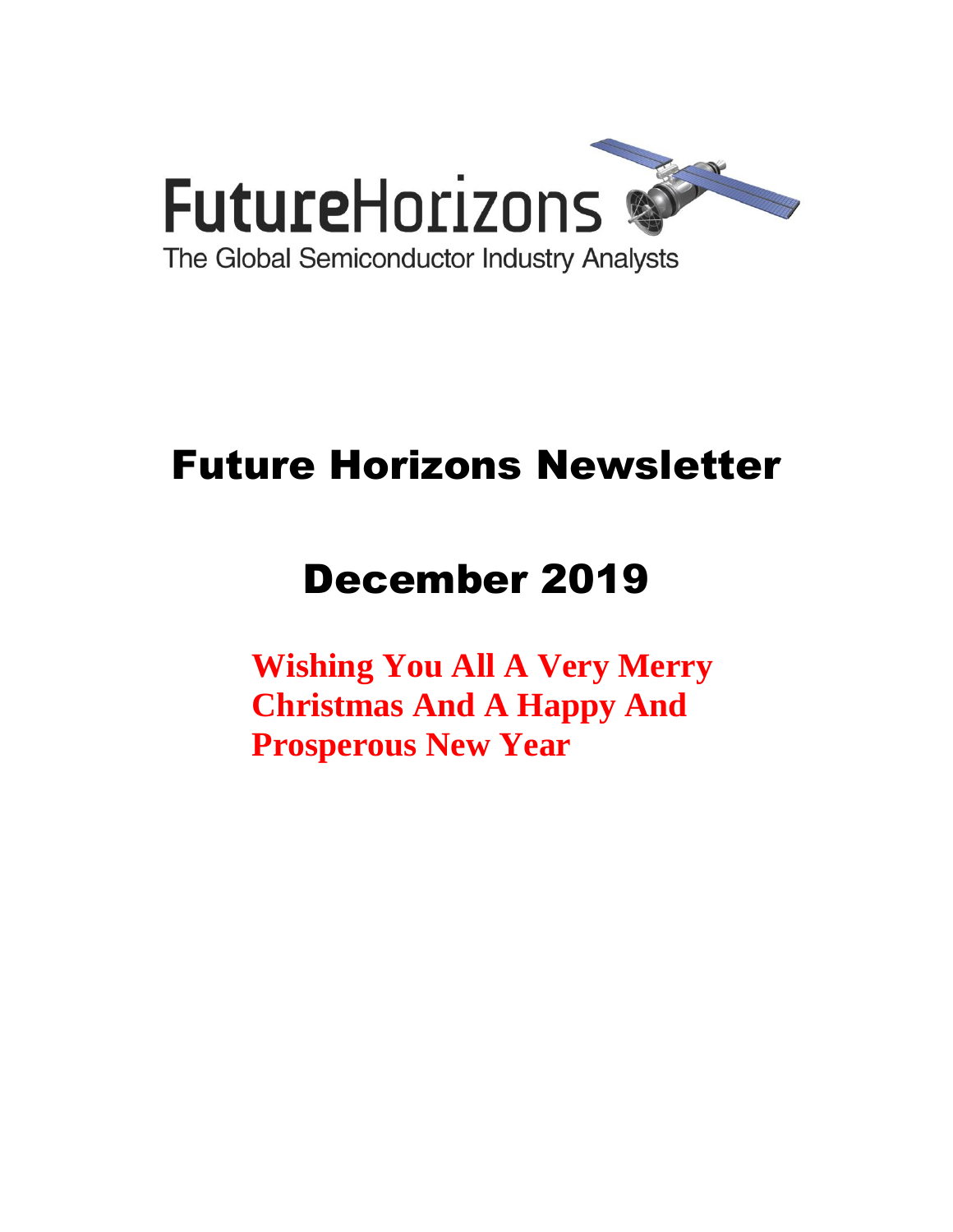# Contents Page

| <b>Industry News by Company</b>              |         | Page 03 - 05 |
|----------------------------------------------|---------|--------------|
| <b>Industry News &amp; Trends</b>            |         | Page 06 - 07 |
| <b>East European News &amp; Trends</b>       |         | Page 08-09   |
| <b>World Economic Round Up</b>               | Page 10 |              |
| <b>Future Horizons &amp; Industry Events</b> | Page 11 |              |

Future Horizons Ltd, • Blakes Green Cottage, Stone Street Seal TN15 0LQ • England 2 Tel: +44 1732 740440 • Fax: +44 1732 740442 Affiliates in Europe, India, Israel, Japan, Russian, San Jose California, USA e-mail: mail@futurehorizons.com • www.futurehorizons.com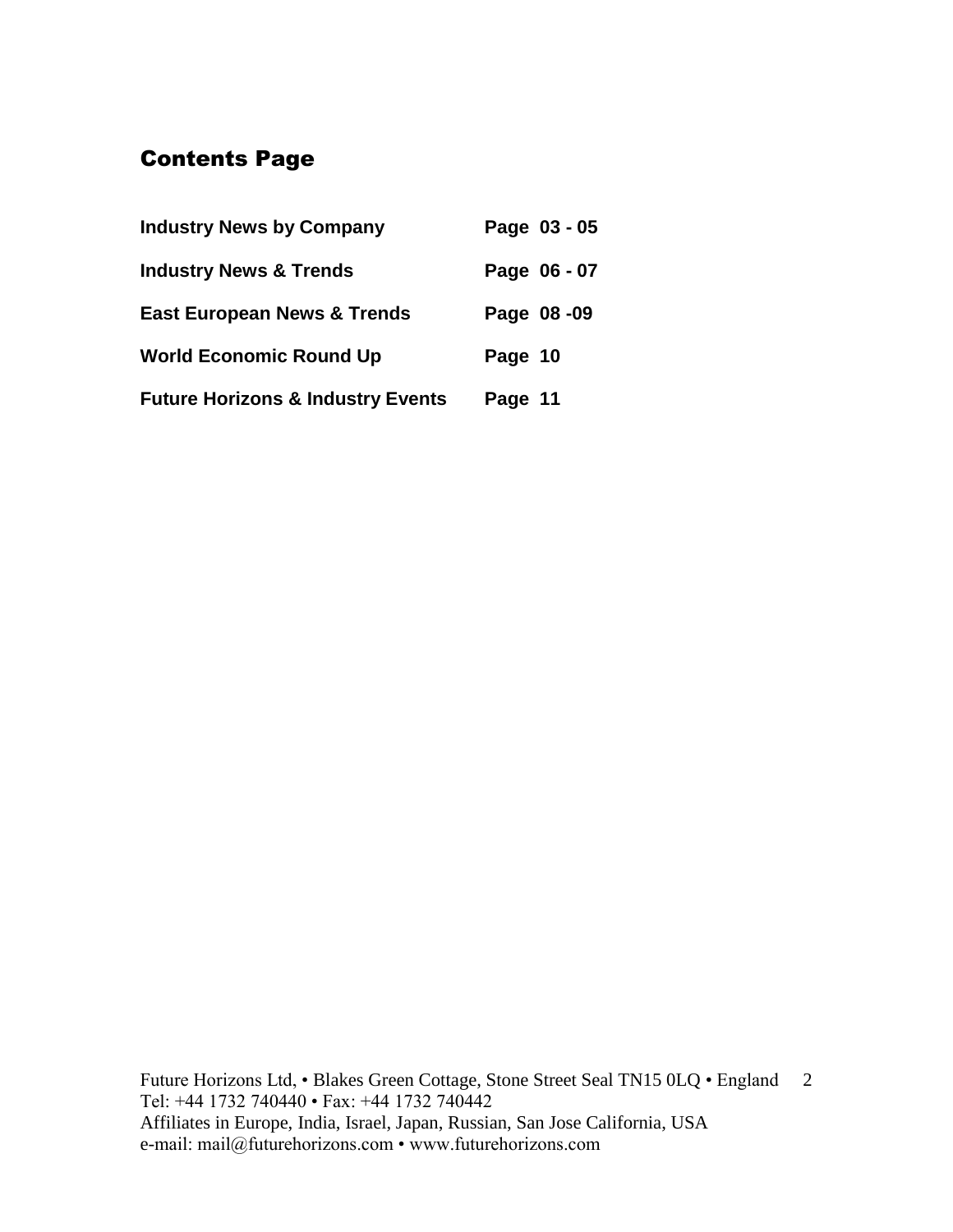# Industry News By Company

# **[Cree and ST Double Value of SiC Agreement to \\$500M](https://www.eetimes.com/document.asp?doc_id=1335309&_mc=RSS_EET_EDT&utm_source=newsletter&utm_campaign=link&utm_medium=EETimesDaily-20191120)**

Cree and STMicroelectronics have expanded and extended an existing multi-year, longterm silicon carbide (SiC) wafer supply agreement to more than \$500 million. The extended agreement is a doubling in value of the original agreement announced earlier this year for the supply of Cree's advanced 150mm silicon carbide bare and epitaxial wafers to STMicroelectronics over the next several years. Recommended

SiC MOSFETs Bring Disruptive Breakthroughs to Power Systems

ST is gradually building up both internal expertise and capacity throughout the whole supply chain as well as working with third parties, such as Cree. Last month it said it intended to acquire the remaining 45% stake in SiC wafer supplier Norstel to bolster internal capacity. The increased wafer supply will help address growing demand for SiC power devices globally particularly for automotive and industrial applications, according to ST.

"Expanding our long-term wafer supply agreement with Cree will increase the flexibility of our global silicon carbide substrate supply. It will further contribute to securing the required volume of substrate we need to manufacture our SiC-based products as we ramp up production over the next years for the increasing number of programs won at automotive and industrial customers," said Jean-Marc Chery, president and CEO of STMicroelectronics.

#### **[Graphcore's AI Chips Used in Microsoft's Azure Cloud](https://www.eetindia.co.in/news/article/Graphcores-AI-Chips-Used-in-Microsofts-Azure-Cloud?utm_source=EETI%20Article%20Alert&utm_medium=Email&utm_campaign=2019-11-19)**

LONDON — Graphcore's AI accelerator chip, the Colossus intelligence processing unit (IPU) is now available for customers to use as part of Microsoft's Azure cloud platform.

This is the first time any major cloud service provider has publicly offered customers the opportunity to run their data on an accelerator from any of the dozens of AI chip startups and as such, it represents a big win for Graphcore. Microsoft has said access will initially be prioritised for customers who are "pushing the boundaries of machine learning".

Microsoft Azure customers now have access to Graphcore's IPU AI accelerator (Image: Graphcore)

Microsoft and Graphcore have been working together for two years to develop cloud systems and build enhanced vision and natural language processing models for the Graphcore IPU. In particular, the natural language processing (NLP) model, Google's BERT (bidirectional encoder representations from transformers), which is currently very popular with search engines, including Google themselves

#### **[Inphi And Synopsys Divvy Up eSilicon](https://www.eetimes.com/document.asp?doc_id=1335287&_mc=RSS_EET_EDT&utm_source=newsletter&utm_campaign=link&utm_medium=EETimesMemory-20191126)**

Inphi Corp., is buying most of eSilicon; while Synopsys will acquire the fabless vendor's embedded memory and interface intellectual property (IP) business. Inphi is to pay \$216

Future Horizons Ltd, • Blakes Green Cottage, Stone Street Seal TN15 0LQ • England Tel: +44 1732 740440 • Fax: +44 1732 740442 3

Affiliates in Europe, India, Israel, Japan, Russian, San Jose California, USA e-mail: mail@futurehorizons.com • www.futurehorizons.com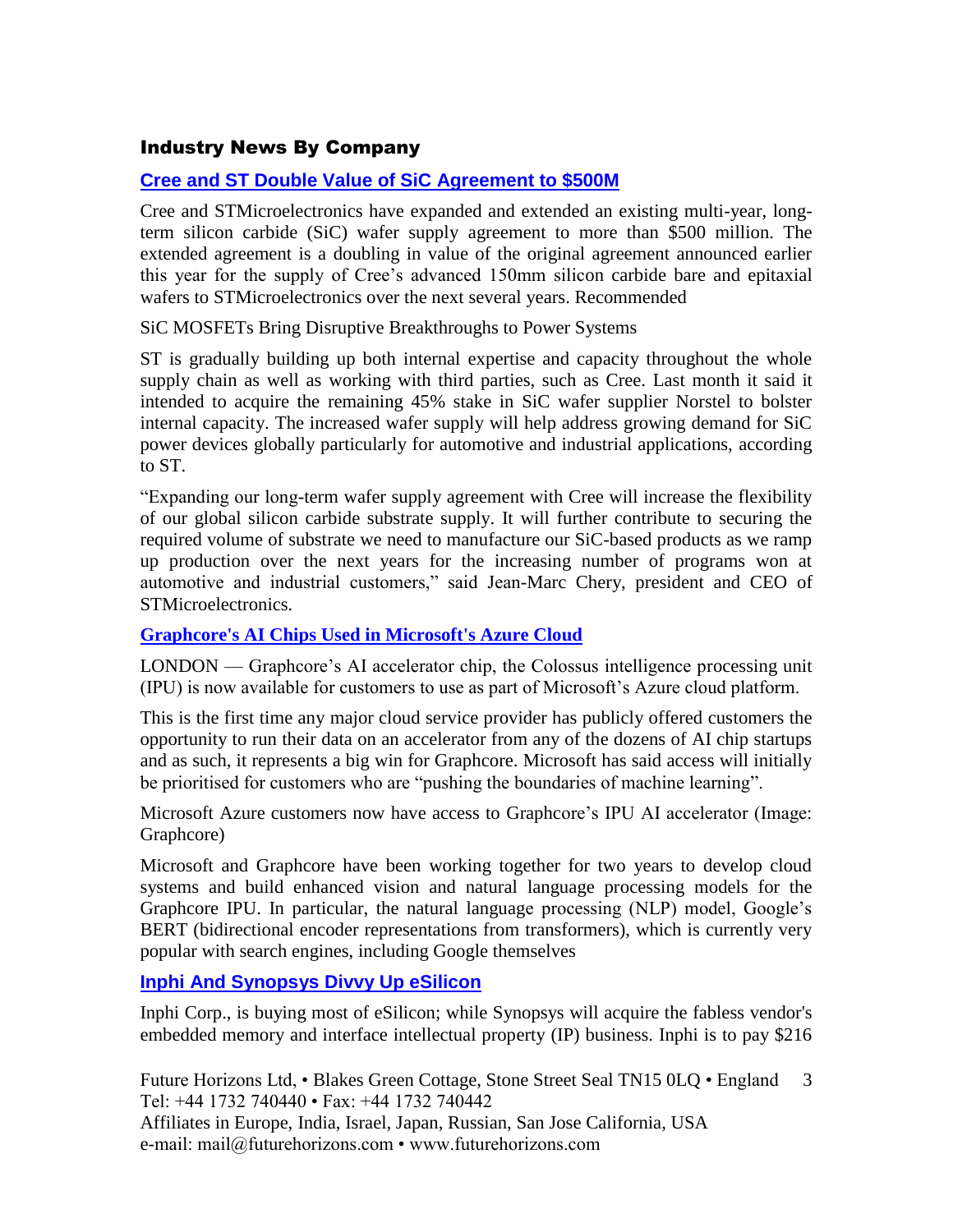million for eSilicon in both cash and assumption of debt, while the price that Synopsys paid for the memory assets was not disclosed.

eSilicon was established in 2000 and provides complex FinFET ASICs, market-specific IP platforms and advanced 2.5D packaging solutions. Targeting high-bandwidth networking, high-performance computing, artificial intelligence (AI) and 5G infrastructure markets, its IP includes configurable 7nm 56G/112G SerDes plus networking-optimized 16/14/7nm FinFET IP platforms featuring HBM2 PHY, ternary content-addressable memory (TCAM), specialized memory compilers and I/O libraries. Its neuASIC platform provides AI-specific IP and a modular design methodology to create ASICs.

## **[Ready-To Use And Versatile: Infineon's Secora™ ID accelerates eID Project](https://www.infineon.com/cms/en/about-infineon/press/market-news/2019/INFDSS201911-009.html)  [Execution](https://www.infineon.com/cms/en/about-infineon/press/market-news/2019/INFDSS201911-009.html)**

Munich, Germany – 14 November 2019 – Electronic identification documents (eID) are high in demand worldwide. To address the evolving needs of the market in a fast and flexible manner, Infineon Technologies AG (FSE: IFX / OTCQX: IFNNY) has developed the SECORA™ ID security solution. The latest addition to Infineon's SECORA™ family is certified and ready to be integrated into highly secured eID documents. Furthermore, SECORA ID allows to run Java Card™-based applications on smart cards and other small footprint devices hence facilitating design, testing and deployment of eID solutions.

"Infineon's expertise is based on more than 160 government ID projects that cover more than 70 percent of the world's population", said Maurizio Skerlj, Senior Director ID solutions at Infineon. "With the SECORA ID enablement platform, Infineon enables security printers and card manufacturers to progress further on their path towards digitalization of governmental applications."The plug-and-play SECORA ID solution combines Infineon's industry leading security chip with software to ease the integration into highly secured eID documents. At the same time, SECORA ID can be customized easily and efficiently according to the specific requirements of national eID schemes as well as further applications. These can range from electronic health cards and eDriver licenses up to multi-application solutions combining identification, payment and public transport ticketing.

#### [Nuvia Takes On Intel In The Data Center](https://www.eetindia.co.in/news/article/Nuvia-Takes-on-Intel-in-the-Data-Center?utm_source=EETI%20Article%20Alert&utm_medium=Email&utm_campaign=2019-11-19)

A company called Nuvia just introduced itself and announced it will be taking on Intel in the data center market, where Intel has utterly dominated with market share in excess of 90 percent for years, despite having been perpetually assailed by the likes of AMD and Arm.

Nuvia plans to create a CPU server core and associated SoC that will provide a "stepfunction" in performance improvement over every other product in the category — all while working within current data center power constraints, according to the company's vice president of marketing, Jon Carvill.

Future Horizons Ltd, • Blakes Green Cottage, Stone Street Seal TN15 0LQ • England 4 Tel: +44 1732 740440 • Fax: +44 1732 740442 Affiliates in Europe, India, Israel, Japan, Russian, San Jose California, USA e-mail: mail@futurehorizons.com • www.futurehorizons.com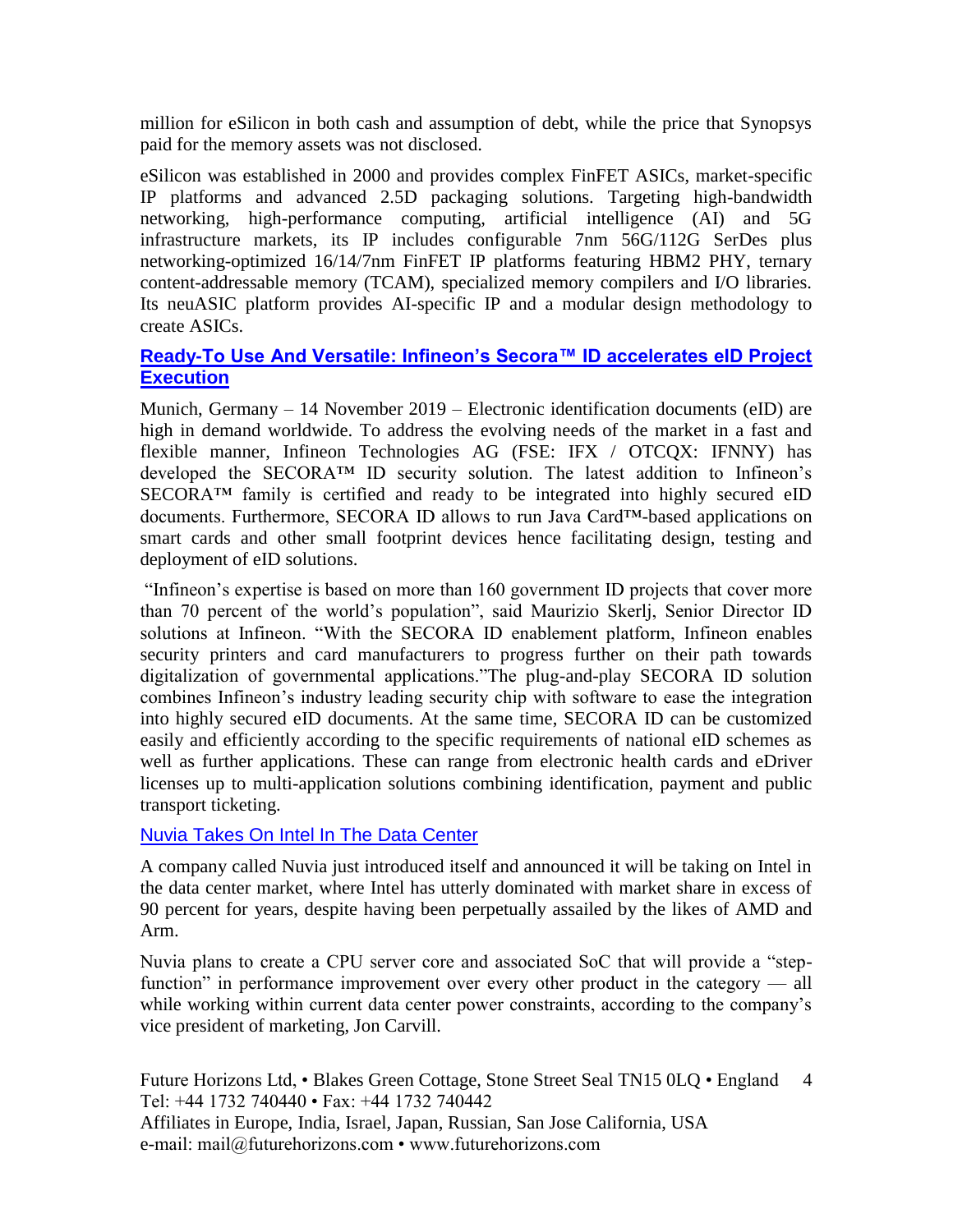"This is a product built for performance leadership — full stop," Carvill said. He declined to provide anGraphcore's AI Chips Used in Microsoft's Azure Cloudy other details, including what core the company might have chosen.

# **[Renesas Electronics Introduces Industry's First ASi-5 ASSP For Industrial](https://www.businesswire.com/news/home/20191120005166/en/Renesas-Electronics-Introduces-Industry%E2%80%99s-ASi-5-ASSP-Industrial)  [Automation](https://www.businesswire.com/news/home/20191120005166/en/Renesas-Electronics-Introduces-Industry%E2%80%99s-ASi-5-ASSP-Industrial)**

TOKYO--(BUSINESS WIRE)--Renesas Electronics Corporation (TSE:6723), a premier supplier of advanced semiconductor solutions, today introduced the ASI4U-V5 ASSP – the industry's first silicon solution to fully implement the ASi-5 (Actuator Sensor Interface version specification version 5) standard for industrial network equipment. ASi-5 offers superior performance and usability over ASi-3, delivering 1.27 ms cycle time, 200m cable length and 96 slaves per segment. The field-proven ASSP delivers an easyto-use fieldbus integration option for developers working with sensors, actuators, and other industrial equipment requiring easy and cost-efficient fieldbus connectivity.

Multiplexing (OFDM), enhanced diagnostics, and state-of-the-art robustness associated with the ASi-5 standard. The ASSP also supports all bus topologies, including line, star, and tree. Users can also take advantage of easy and cost-efficient integration with other industrial protocols such as IO-Link and HART.

Future Horizons Ltd, • Blakes Green Cottage, Stone Street Seal TN15 0LQ • England 5 Tel: +44 1732 740440 • Fax: +44 1732 740442 Affiliates in Europe, India, Israel, Japan, Russian, San Jose California, USA e-mail: mail@futurehorizons.com • www.futurehorizons.com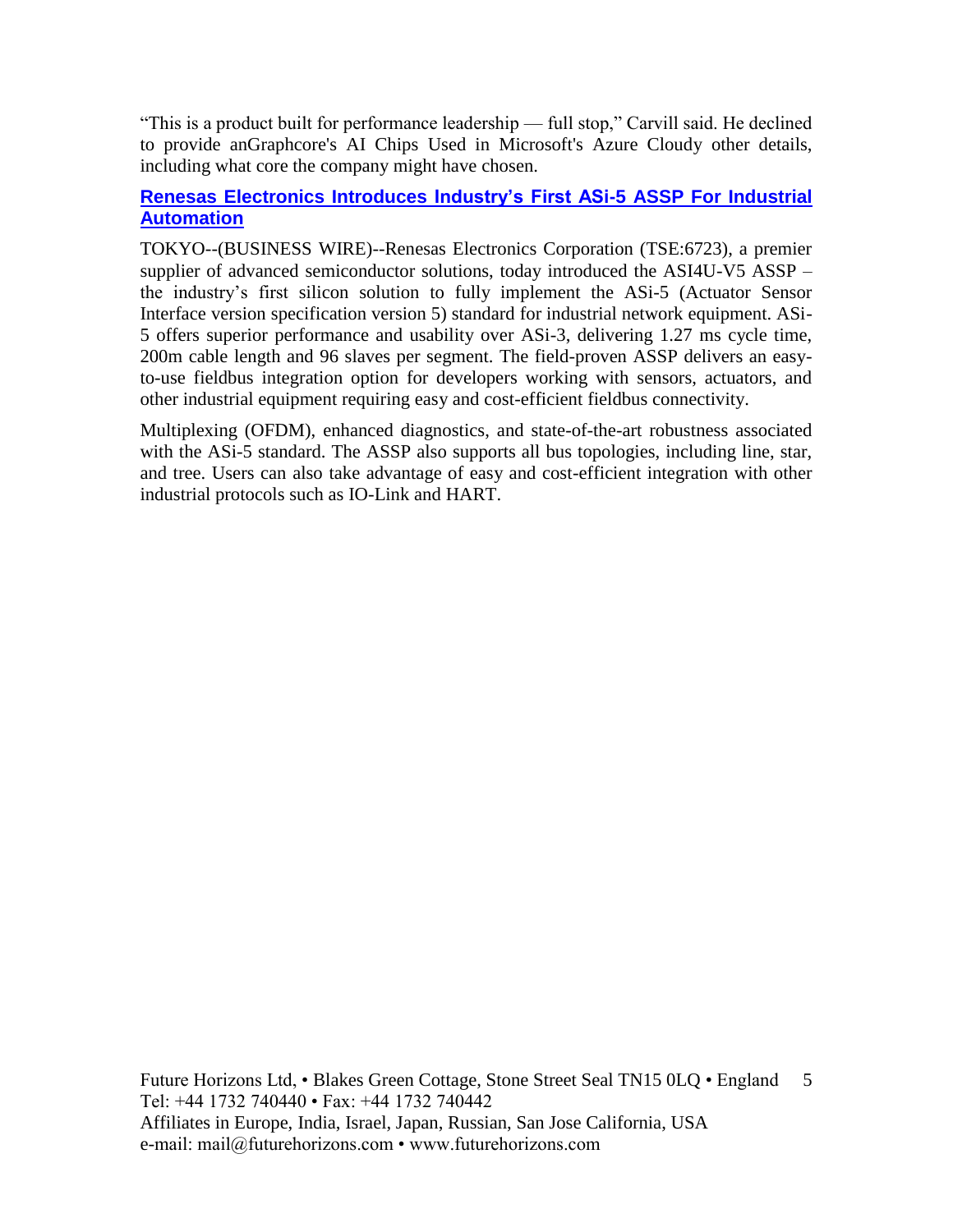## Industry News & Trends

# **[SiC Hits the Performance Goals For xEV Systems](https://www.eetimes.com/document.asp?doc_id=1335301&_mc=RSS_EET_EDT&utm_source=newsletter&utm_campaign=link&utm_medium=EETimesDaily-20191118)**

The market for plug-in hybrid electric vehicles (PHEVs) and fully electric vehicles (EVs) continues to grow. Vehicles in these categories, sometimes collectively referred to as xEVs, incorporate numerous power electronic devices, most of which are based on silicon technology today. The most advanced xEV designs, however, require power electronics solutions that can achieve higher efficiency and higher power density than conventional silicon structures can provide.

Silicon carbide (SiC) can overcome the structural limits of silicon, providing previously unattainable levels of performance. SiC's advantages include low switching losses, low drain-source on-resistance (RDS(on)), high operating temperature, and high switching frequency. These features make SiC power devices suitable for meeting even the most stringent automotive requirements.

## **[Gyrfalcon Unveils Fourth AI Accelerator Chip](https://www.eetimes.com/document.asp?doc_id=1335299&_mc=RSS_EET_EDT&utm_source=newsletter&utm_campaign=link&utm_medium=EETimesDaily-20191118)**

Gyrfalcon has announced a new AI accelerator for consumer devices, the Lightspeeur 5801. This device is the company's fourth production chip, and it has already been designed into LG's Q70, a mid-range smartphone, where it handles inference for camera effects such as Bokeh.

According to Gyrfalcon, the Lightspeeur 5801 offers 2.8 TOPS at 224mW (equivalent to 12.6 TOPS/W) with 4ms latency. Clock speed is variable between 50- and 200MHz to allow the tradeoff of performance and power consumption. The chip can handle 448 by 448 pixel images, four times larger than its previous edge inference chip, the Lightspeeur 2801. It comes in a 6 by 6mm package.

"Our technology is built to address the most challenging aspects of AI, which is not just performance, but performance with energy efficiency, and can also address cost factors," said Marc Naddell, VP marketing at Gyrfalcon. "Starting with the edge AI opportunity, our founders created this architecture that could then scale up across the spectrum of device opportunities and even address data centre and cloud AI implementations and all points in between.

#### [Russia and Huawei team up as tech cold war deepens](https://www.ft.com/content/040252f0-fc4c-11e9-98fd-4d6c20050229?desktop=true&segmentId=7c8f09b9-9b61-4fbb-9430-9208a9e233c8#myft:notification:daily-email:content)

Huawei Technologies has drawn closer to Russia after being blacklisted by the US and several European countries, a move that has huge implications for both sides, analysts said.

"Huawei is China's largest technological company. China is friends with Russia, so it is only logical that Huawei now plays a leading role in this friendship," said Vladimir Rubanov, executive manager of Russian IT company Rosplatforma.

Future Horizons Ltd, • Blakes Green Cottage, Stone Street Seal TN15 0LQ • England 6 Tel: +44 1732 740440 • Fax: +44 1732 740442 Affiliates in Europe, India, Israel, Japan, Russian, San Jose California, USA e-mail: mail@futurehorizons.com • www.futurehorizons.com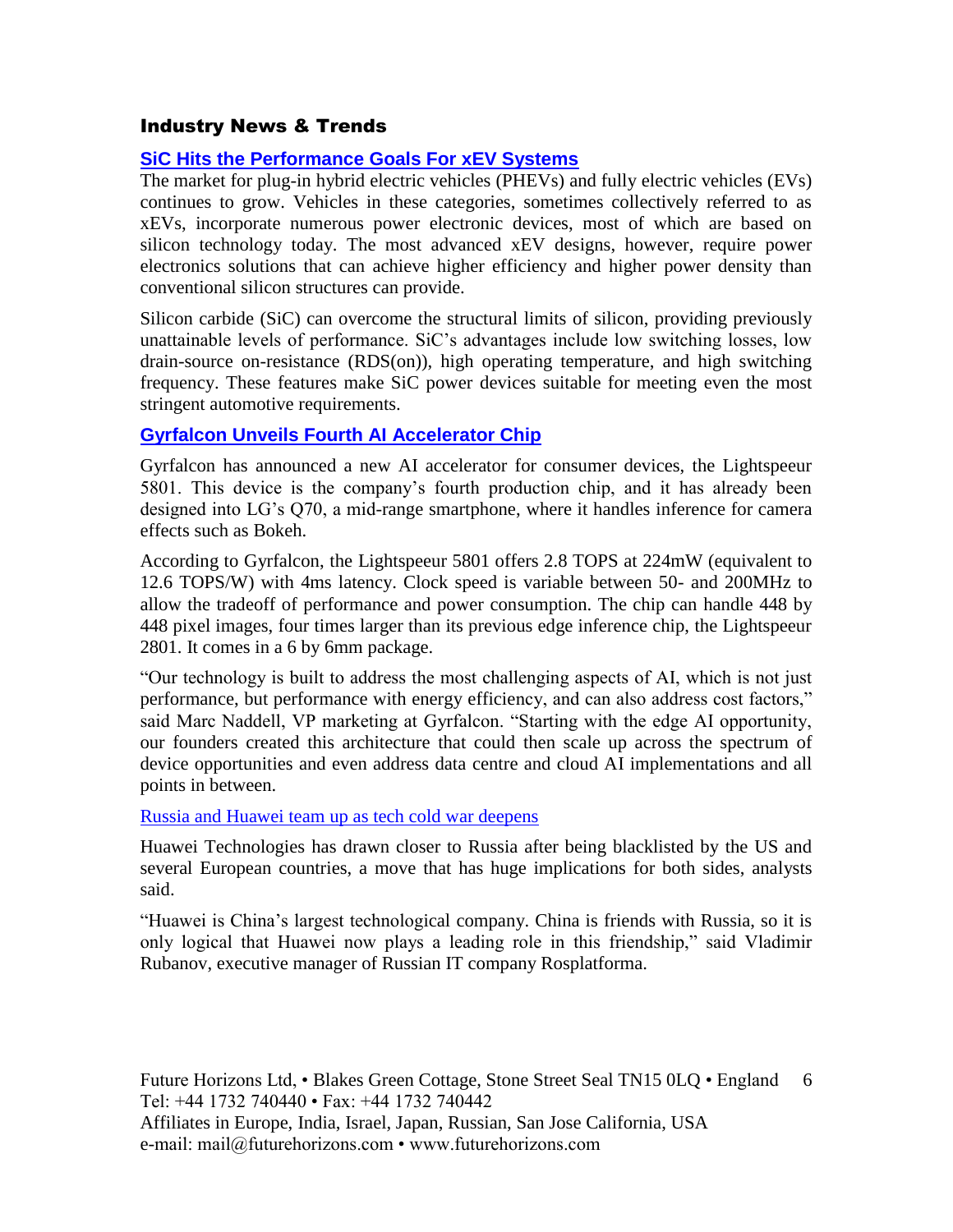Over the past year, Huawei has made major inroads in Russia. The Chinese tech company has emerged as a leader in areas ranging from fifth-generation mobile network development to smartphone sales. Huawei is also in the process of significantly expanding its Russian-based research and development operations and forming partnerships with local universities.

# **Amazon, Mediatek Look [To Lead In Smart Homes](https://www.eetindia.co.in/news/article/Amazon-Mediatek-Look-to-Lead-in-Smart-Homes?utm_source=EETI%20Article%20Alert&utm_medium=Email&utm_campaign=2019-11-20)**

MediaTek and its customer Amazon are aiming to create a unified smart home vision that's so far only materialized in bits and pieces.

MediaTek chips power Amazon products such as Alexa, a voice-actuated, cloud-based personal assistant that can control several smart devices. Alexa and other Amazon products such as Echo and Fire TV, also running on MediaTek chips, are among the earliest entrants to the smart home business.

Those things hint at what home automation could be, but still fall far short of home automation's potential. The two companies spoke about a future in which home TVs will be the hubs of systems unifying an array of electronics devices, including perhaps even errant robot sweepers.

## **[EU Project Targets Low-Cost Manufacturing Packaging](https://www.eetimes.com/document.asp?doc_id=1335324&_mc=RSS_EET_EDT&utm_source=newsletter&utm_campaign=link&utm_medium=EETimesDaily-20191126)**

What if the growing demand for more complex systems and more advanced packaging, including optics and photonics, could maintain — or rejuvenate — the manufacturing and packaging value chain in Europe? With the Advanced packaging for photonics, optics and electronics for low cost manufacturing in Europe (Applause) project, the European Union has made its ambitions clear.

The Internet of things generates demand for faster connectivity and expanded sensor capability. To meet the required performances, multiple chips are integrated into one package, together with optics (sensors) and photonics (interconnects). The increasing heterogeneity of components results in higher complexity, and eventually the package itself becomes an integral part of the system: its mechanical, electromagnetic and thermal behaviors have an impact on the overall system's performance, reliability and cost.

Future Horizons Ltd, • Blakes Green Cottage, Stone Street Seal TN15 0LQ • England 7 Tel: +44 1732 740440 • Fax: +44 1732 740442 Affiliates in Europe, India, Israel, Japan, Russian, San Jose California, USA e-mail: mail@futurehorizons.com • www.futurehorizons.com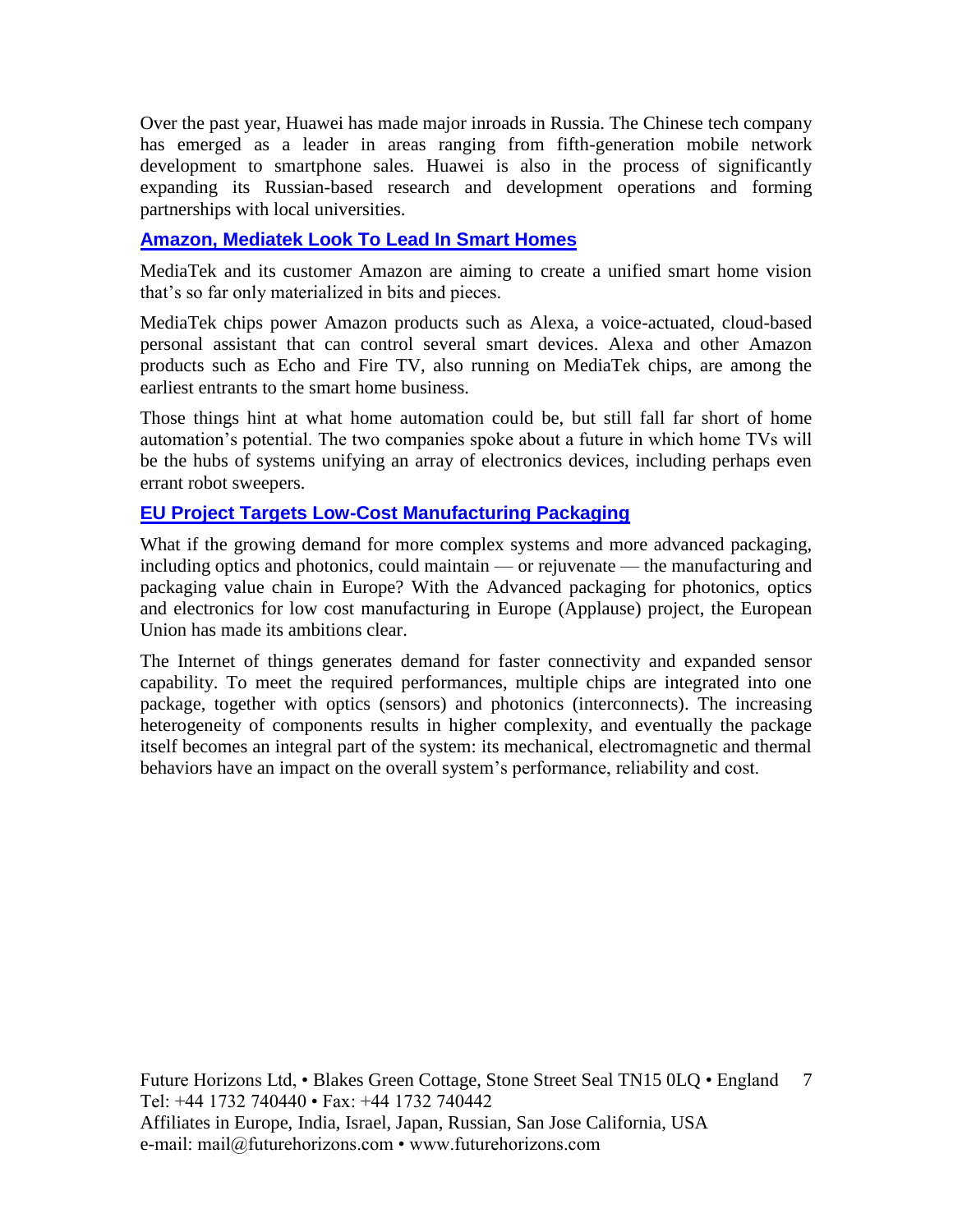# East European News & Trends

## **[Russia Creates New Finance-Technology Partnership For A](http://www.marchmontnews.com/Technology-Innovation/Central-regions/22288-Russia-creates-new-finance-technology-partnership-for-AI.html)**

Sberbank, Yandex, Gazprom Neft, the Russian Direct Investment Fund, Mail.ru Group and MTS are putting together a new alliance for artificial intelligence development; the federal Ministry for Economic Development will lead the effort, the Russian news agency TASS reported, citing Sberbank President German Gref.

According to Mr. Gref, the project is being designed as a private-public partnership.

The Sberbank president pointed out that the new consortium is open for any other companies, big or small.

#### **[Russian Capital Buys Into Russian Microchips](http://www.marchmontnews.com/Finance-Business/Central-regions/22280-Russian-capital-buys-into-Russian-microchips.html)**

X-Holding, a Russian IT security company, used its asset, Yadro, to acquire 51% of Syntacore, a domestic developer of next gen microprocessors and microcontrollers based on RISC-V open-source architecture, Firrma.ru reported.

Syntacore is developing chips that have the potential to challenge the solutions currently used widely in computers and mobile devices, the developer believes. The team thinks that RISC-V could come as a competitive alternative to such global standards as Intel's x86, used in chips for laptops and some servers, and ARM, Ltd.'s ARM that powers smartphones and lots of other consumer electronic gadgets

#### **[Edtech Emerges As Priority For Investors](http://www.marchmontnews.com/Finance-Business/Central-regions/22105-Edtech-emerges-as-priority-for-investors.html)**

A Russian company called Maximum Education is using sophisticated technology to help high school kids prepare for important exams both offline and online.

Set up in 2013, Maximum Education has been focused on ways of enhancing schoolchildren's education. In addition to the unified state exam each school kid has to take before he leaves high school, the company trains children in the English language and computer skills. An unnamed spokesperson for Maximum Education said the company had around \$8m in revenue last year and "posted profit" (unspecified though).

This past summer Skolkovo Digital, a Skolkovo Foundation investment arm, invested \$6m in the edtech company. Skolkovo Digital is run by Skolkovo Ventures and iTech Capital and using some funds from the Russian Venture Capital (RVC).

#### **[Skoltech Team Fine-Tunes Optoelectrical Properties Of Nanotubes](http://www.marchmontnews.com/Technology-Innovation/Central-regions/22143-Skoltech-team-fine-tunes-optoelectrical-properties-nanotubes.html)**

An international group of scientists led by researchers at Skoltech (Institute of Science and Technology on the premises of the Skolkovo innovation hub just outside Moscow) have developed a method that enables the fine-tuning of single-walled carbon nanotube (SWCNT) films' optoelectrical properties by doping those with special alloying solutions.

Future Horizons Ltd, • Blakes Green Cottage, Stone Street Seal TN15 0LQ • England 8 Tel: +44 1732 740440 • Fax: +44 1732 740442 Affiliates in Europe, India, Israel, Japan, Russian, San Jose California, USA e-mail: mail@futurehorizons.com • www.futurehorizons.com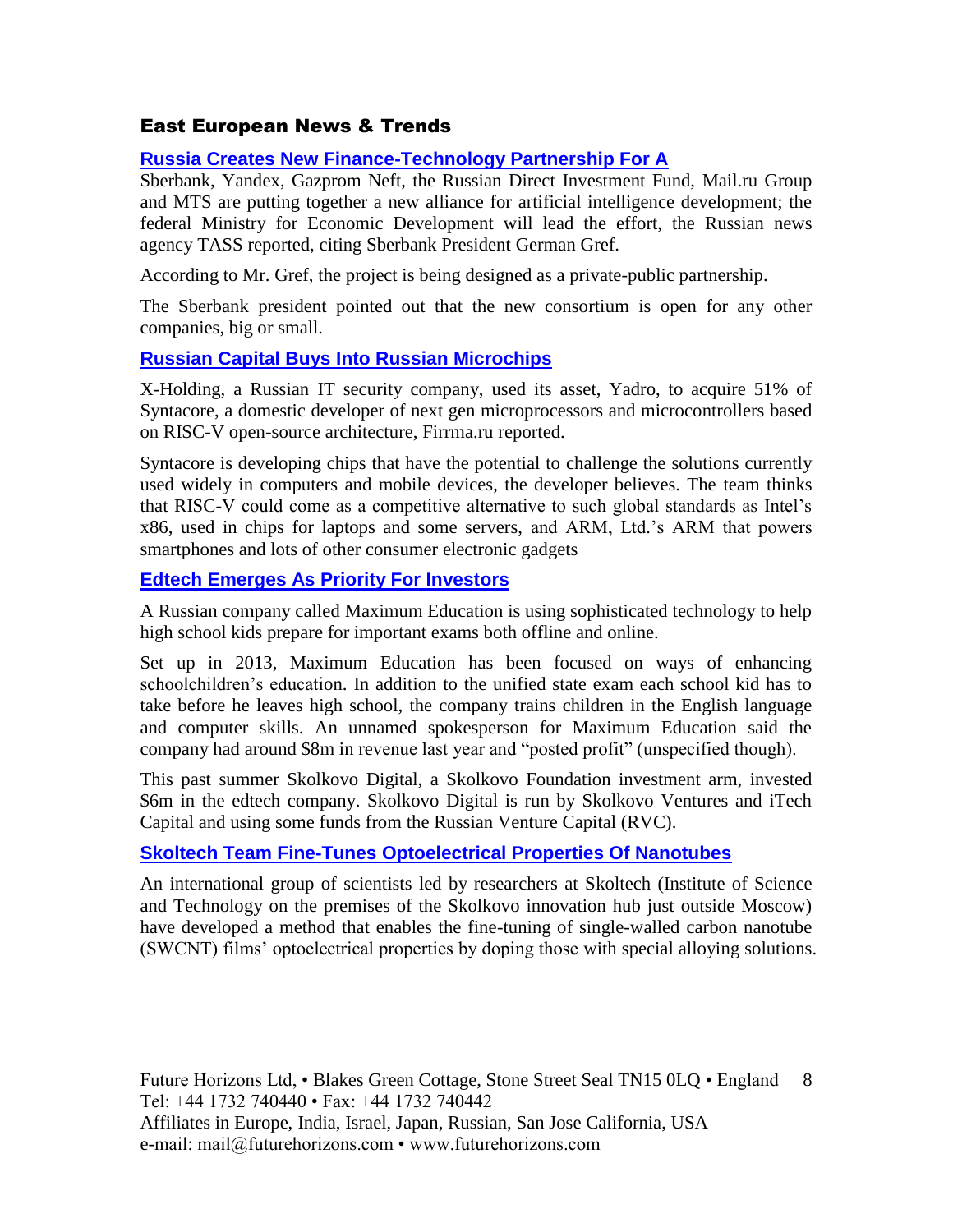The team tried to improve some of the key characteristics, including conductivity, a Fermi level and some others. According to Alexei Tsapenko, a Skoltech postgraduate, the current methods that exist for the doping of SWCNT films pose certain problems to researchers as spatial uniformity and easy scalability are hard to achieve.

Earlier this year the Skoltech-led group came up with a new method that is said to enable even and precise application of dopants to an unlimited number of nanotubes.

## **[Fintech Service Raises Investment](http://www.marchmontnews.com/Finance-Business/Central-regions/22335-Fintech-service-raises-investment-.html)**

Osome, a Singapore-based fintech start-up founded by Viktor Lysenko who once set up Rocketbank in Russia, raised \$3m from a consortium of predominantly Russian VC funds, Vc.ru reported.

This funding round was led by Target Global Fintech Opportunities, a fund set up by Target Global and Sergei Solonin, the Russian co-founder of the payment system Qiwi. Phystech Ventures, a VC fund founded by MIPT University alumni in Moscow, and Ad.ru (AdFirst) also took part in the round.

These very investors provided their initial \$2m support for Osome in December 2018 in a round joined by Lev Leviev, another Russian VC, and his LVL1 Group, according to Crunchbase.

#### **[Russian VCs invest In 3D Visualization](http://www.marchmontnews.com/Finance-Business/Central-regions/22356-Russian-VCs-invest-3D-visualization.html)**

Leta Capital, a Russian VC fund, invested \$500,000 in its portfolio company called Unigine. The young company is developing a high-capacity 3D visualization platform that can operate in real time, Firrma.ru reported.

Unigine is said to have plans to use the investment in its international expansion strategy.

Unigine's technology has already been quite welcomed across Asia, as well as in some European countries, in Australia, and in Russia.

#### **[Russian IT security company develops anti-drone system](http://www.marchmontnews.com/Technology-Innovation/Central-regions/22259-Russian-IT-security-company-develops-anti-drone-system.html)**

Kaspersky Lab, a Russian IT company, has unveiled a system that can protect a corporate or household owner's territory against drone intrusion.

The new system is said to be able to spot an approaching drone using cameras, radar, lidar or microphones, identify the type/model of the drone, and send towards it radio noise that disrupts its connection with the operator and causes it to land.

The solution can monitor a range of objects simultaneously; however, one neutralization station can only disrupt the operation of one drone that flies singly, or several of those if they fly in a pack—it's because the system's antennas create a narrowly channeled signal.

Future Horizons Ltd, • Blakes Green Cottage, Stone Street Seal TN15 0LQ • England 9 Tel: +44 1732 740440 • Fax: +44 1732 740442 Affiliates in Europe, India, Israel, Japan, Russian, San Jose California, USA e-mail: mail@futurehorizons.com • www.futurehorizons.com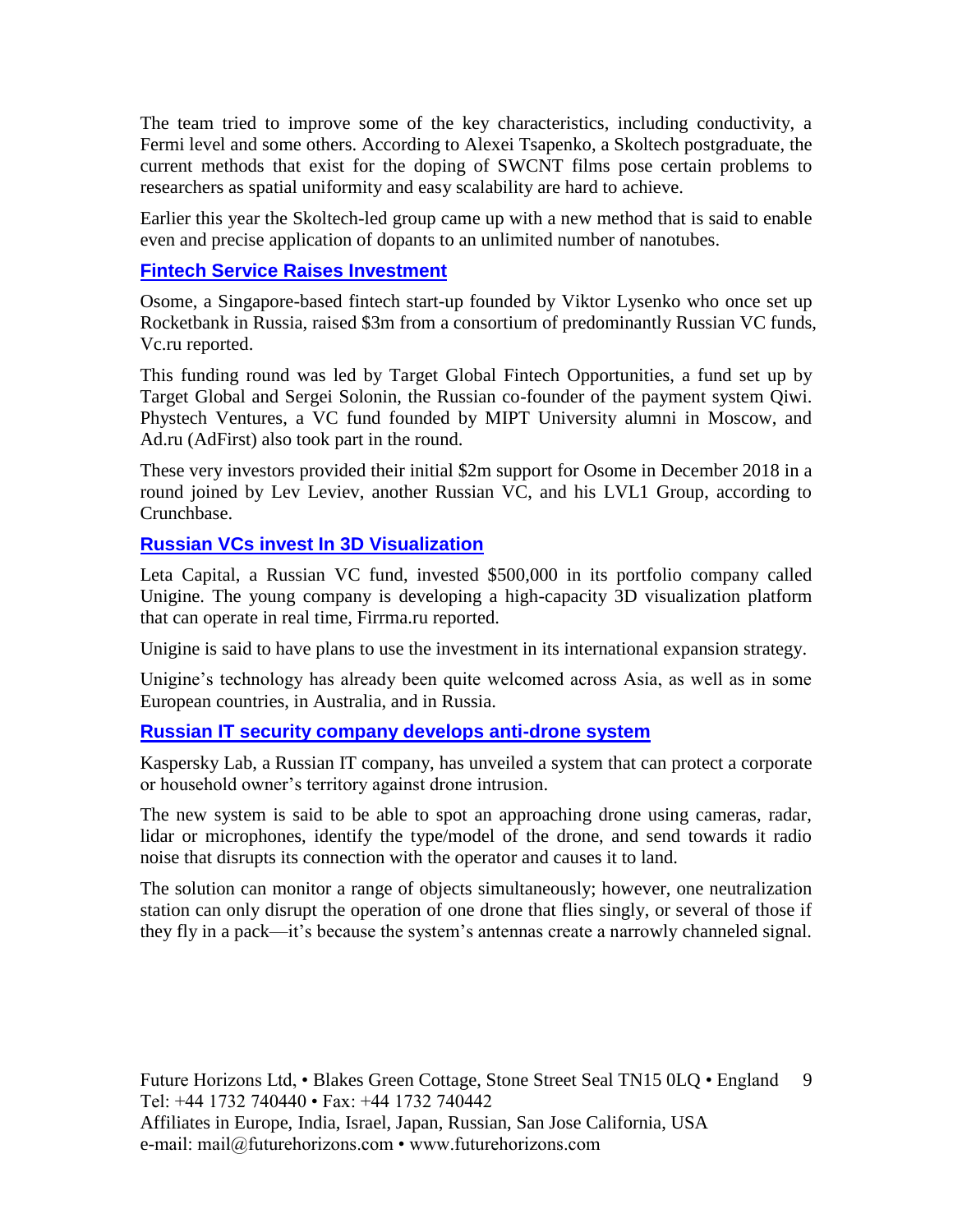# World Economic Round Up

The Organisation for Economic Cooperation and Development - the OECD has said new prospects have steadily deteriorated. It forecasts continued growth of around 3 percent but warns that the risks have increased. The report says a lack of direction on climate policy is holding back business investment. Although the OECD is not forecasting a recession, it is a decidedly downbeat report. There are calls for action from governments to address challenges, some of which have both long term and more immediate consequences.

*The latest economic news by country to include USA, Europe, UK, Japan, China, Asia Pacific and India can be found each month in our [Semiconductor Monthly](http://www.futurehorizons.com/page/18/Global-Semiconductor-Report)  [Report.](http://www.futurehorizons.com/page/18/Global-Semiconductor-Report)* 

Future Horizons Ltd, • Blakes Green Cottage, Stone Street Seal TN15 0LQ • England 10 Tel: +44 1732 740440 • Fax: +44 1732 740442 Affiliates in Europe, India, Israel, Japan, Russian, San Jose California, USA e-mail: mail@futurehorizons.com • www.futurehorizons.com